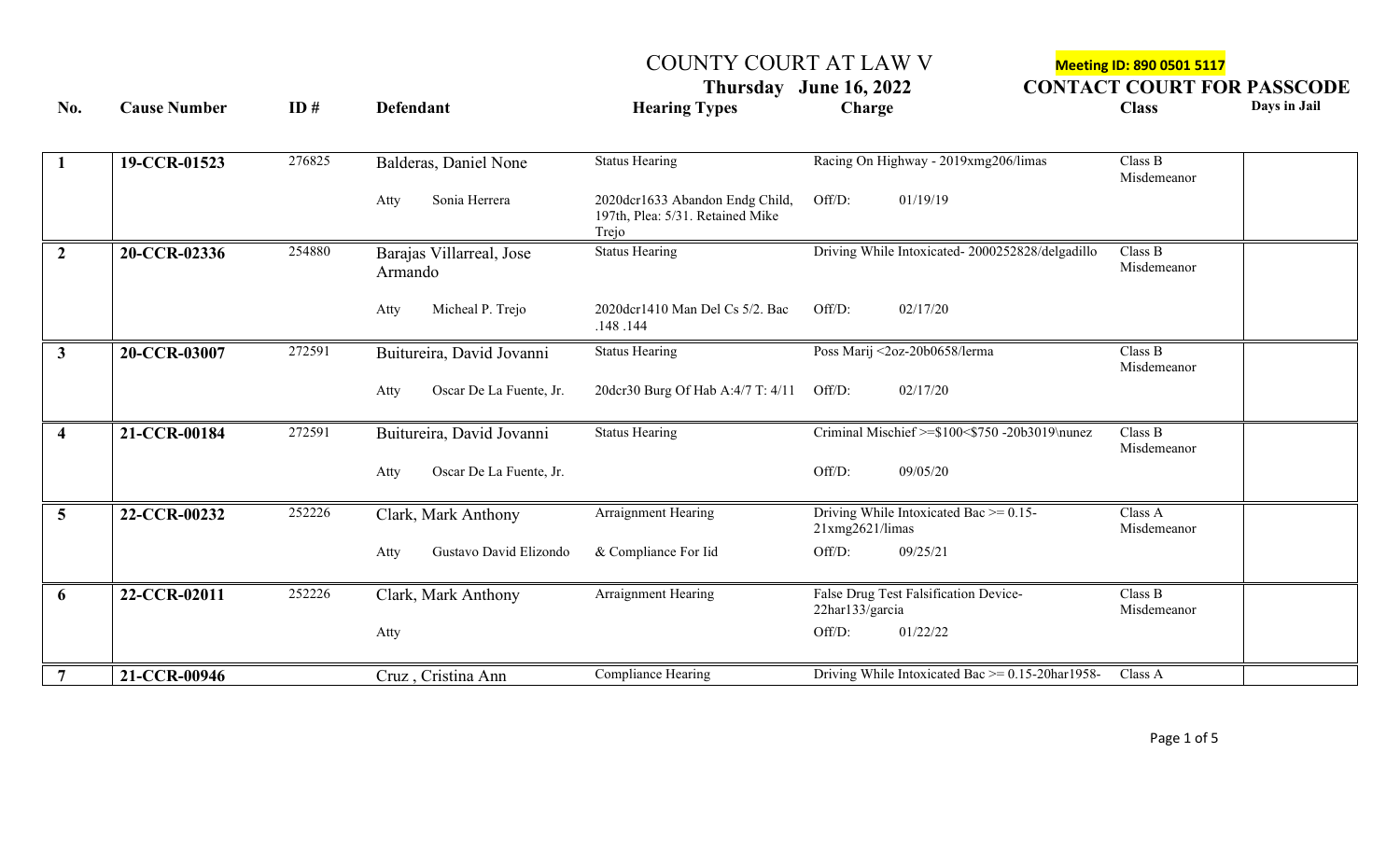## COUNTY COURT AT LAW V Meeting ID: 890 0501 5117

**Thursday** June 16, 2022 CONTACT COURT FOR PASSCODE<br>
Charge Charge Class Days in Jail **No. Cause Number ID # Defendant Hearing Types Charge Class Days in Jail** garcia Misdemeanor Atty Gustavo David Elizondo Iid Compliance, Pending Iid Orders. Retained Guz Elizondo Off/D:  $10/14/20$  Pre-Trial Diversi on Compl etion 06/08/2023 **9 21-CCR-00849** 262464 Garcia Elizardi, Alejandro Status Hearing Dis Fict Mot/veh Regis - 2020-xmg-0296/limas Class B Misdemeanor Atty Salvador Garcia Possible Dismissal Off/D: 09/20/20 **8 21-CCR-00127** 274787 Garcia, Melissa Merari Status Hearing Driving While Intoxicated- 2020xmg1490/garcia Class B Misdemeanor Atty Fabian Limas, Jr. Compliance On Iid Usage. Verified Portable 5/13/22 Off/D: 07/19/20 Initial Discov ery; Annou ncemen t; Jury Trial 07/08/2022; 07/14/2022; 08/01/2022 10 **20-CCR-02820** 280527 Guajardo, Rolando Status Hearing Driving While Intoxicated Bac >= 0.15-2020xmg782/limas; Reckless Driving-2020xmg00783/limas Class A Misdemeanor; Misdemeanor Unassigned Atty Ray Rodriguez, Jr. 20dcr1948 Evading Psych Eval Pending In Felony, Status: 6/14 Off/D: 04/09/20; 04/09/20 **11 21-CCR-01222** 281798 Gutierrez, Jaime Eric Motion Hearing Poss Marij <2oz - 2020xmg2835/garcia Class B Misdemeanor Atty Carlos Masso Mtn & Order To Withdraw E-filed Off/D: 11/22/20 **12 21-CCR-04020** 276211 Lizcano, Destiny Status Hearing Driving While Intoxicated Bac >= 0.15- Class A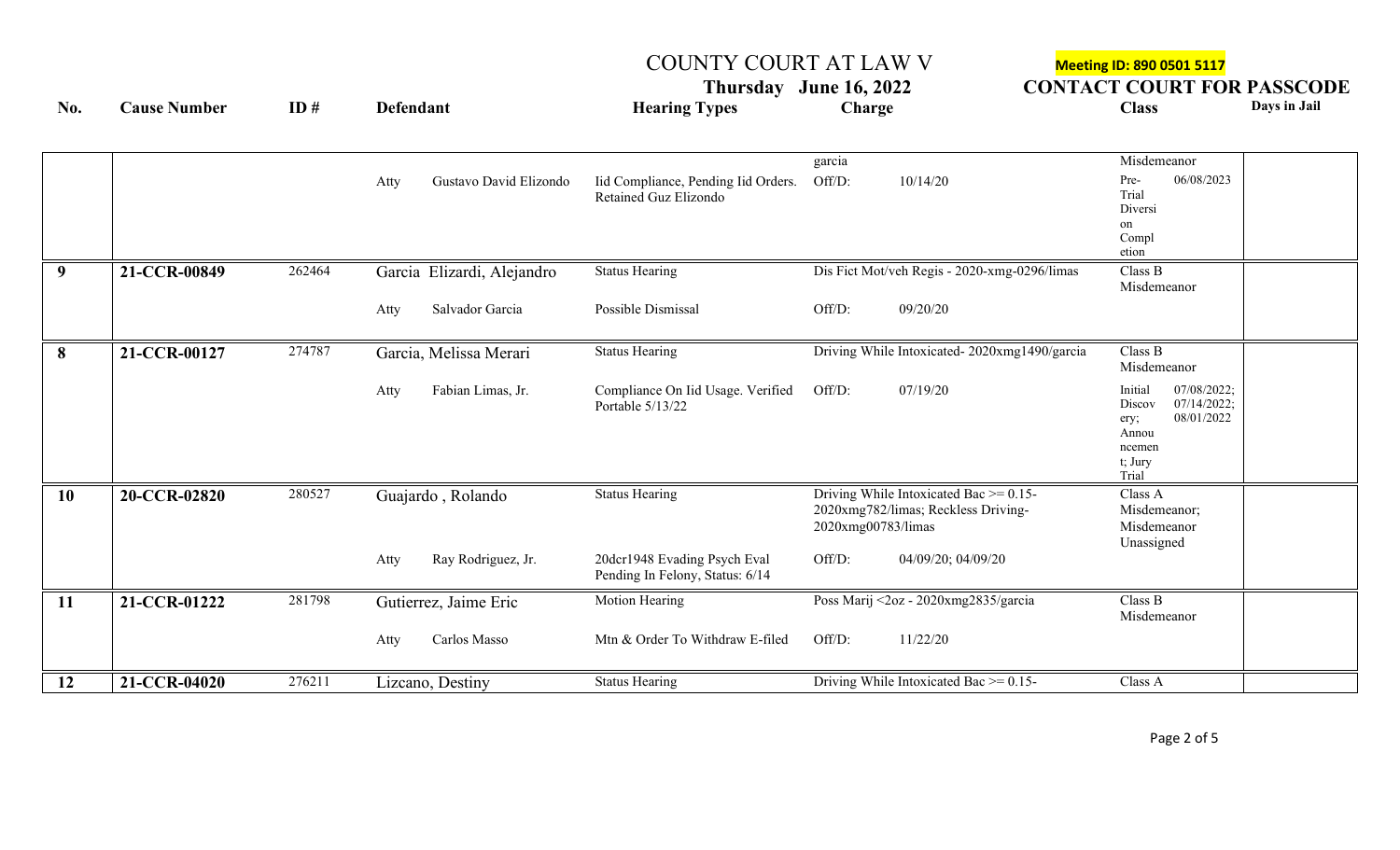COUNTY COURT AT LAW V<br> **COUNTY COURT AT LAW V**<br> **CONTACT COURT FO Thursday** June 16, 2022 **CONTACT COURT FOR PASSCODE**<br>Class Days in Jail **No. Cause Number ID # Defendant Hearing Types Charge Class Days in Jail**

|                 |              |        |               |                          |                                     | 2021xmg1360/e.garcia |                                                | Misdemeanor        |  |
|-----------------|--------------|--------|---------------|--------------------------|-------------------------------------|----------------------|------------------------------------------------|--------------------|--|
|                 |              |        | Atty          | Korina Barraza           | Iid Verified 6/24/21. Ptd Admon 4/7 | Off/D:               | 05/24/21                                       |                    |  |
|                 |              |        |               |                          |                                     |                      |                                                |                    |  |
|                 |              |        |               |                          |                                     |                      |                                                |                    |  |
| 13              | 19-CCR-04845 | 284785 |               | Mireles, Adrian          | Motion To Revoke                    |                      | Driving While Intoxicated- 19b2202/diez        | Class B            |  |
|                 |              |        |               |                          |                                     |                      |                                                | Misdemeanor        |  |
|                 |              |        | Atty          | Derek Reyna              | Rua Ordered 5/5                     | Off/D:               | 06/15/19                                       |                    |  |
|                 |              |        |               |                          |                                     |                      |                                                |                    |  |
|                 |              |        |               |                          |                                     |                      |                                                |                    |  |
| 14              | 21-CCR-01244 | 281034 |               | Ojeda, Priscilla Mayte   | Compliance Hearing                  |                      | Driving While Intoxicated - 2020xmg1441/limas  | Class B            |  |
|                 |              |        |               |                          |                                     |                      |                                                | Misdemeanor        |  |
|                 |              |        | Atty          | Miguel Salazar           | Ptd Admon 6/2. Retained Miguel      | Off/D:               | 07/13/20                                       |                    |  |
|                 |              |        |               |                          | Salazar. Pending Iid Orders         |                      |                                                |                    |  |
|                 |              |        |               |                          |                                     |                      |                                                |                    |  |
| 15              | 21-CCR-00540 |        |               | Olivares, Santos         | <b>Status Hearing</b>               |                      | Driving While Intoxicated-20har1527/gonzalez   | Class B            |  |
|                 |              |        |               |                          |                                     |                      |                                                | Misdemeanor        |  |
|                 |              |        | Atty          | Cerise Reyna De Garduno  | Iid 3/8/22. Pending Iid Orders.     | Off/D:               | 08/22/20                                       |                    |  |
|                 |              |        |               |                          |                                     |                      |                                                |                    |  |
|                 |              |        |               |                          | <b>Status Hearing</b>               |                      | Driving While Intoxicated-21har279/gonzalez    | Class B            |  |
| 16              | 21-CCR-02158 |        |               | Olivares, Santos         |                                     |                      |                                                | Misdemeanor        |  |
|                 |              |        |               |                          |                                     |                      |                                                |                    |  |
|                 |              |        | Atty          | Cerise Reyna De Garduno  | Iid 3/8/22. Pending Iid Orders      | Off/D:               | 02/05/21                                       |                    |  |
|                 |              |        |               |                          |                                     |                      |                                                |                    |  |
| $\overline{17}$ | 21-CCR-00715 |        |               | Pagels, Zachary Nicholas | <b>Status Hearing</b>               |                      | Duty On Striking Fixture/hwy Landscape>=\$200- | Class B            |  |
|                 |              |        |               |                          |                                     |                      | a025520-cyganiewicz; Driving While Intoxicated | Misdemeanor; Class |  |
|                 |              |        |               |                          |                                     |                      | Bac $\geq 0.15$ -a025420-cyganiewicz           | A Misdemeanor      |  |
|                 |              |        | Atty          | Rene De Coss             | Iid Ver 2/25/22. Possible Ptd,      | Off/D:               | 06/26/20; 06/26/20                             |                    |  |
|                 |              |        |               |                          | Pending Admonishment                |                      |                                                |                    |  |
|                 |              |        |               |                          |                                     |                      |                                                |                    |  |
| 18              | 21-CCR-02767 | 283697 | Perez, Elyani |                          | <b>Status Hearing</b>               |                      | Driving While Intoxicated-20b3270/bellamy      | Class B            |  |
|                 |              |        |               |                          |                                     |                      |                                                | Misdemeanor        |  |
|                 |              |        | Atty          | Salvador Garcia          | Divert Court Screening 5/3          | Off/D:               | 09/27/20                                       |                    |  |
|                 |              |        |               |                          |                                     |                      |                                                |                    |  |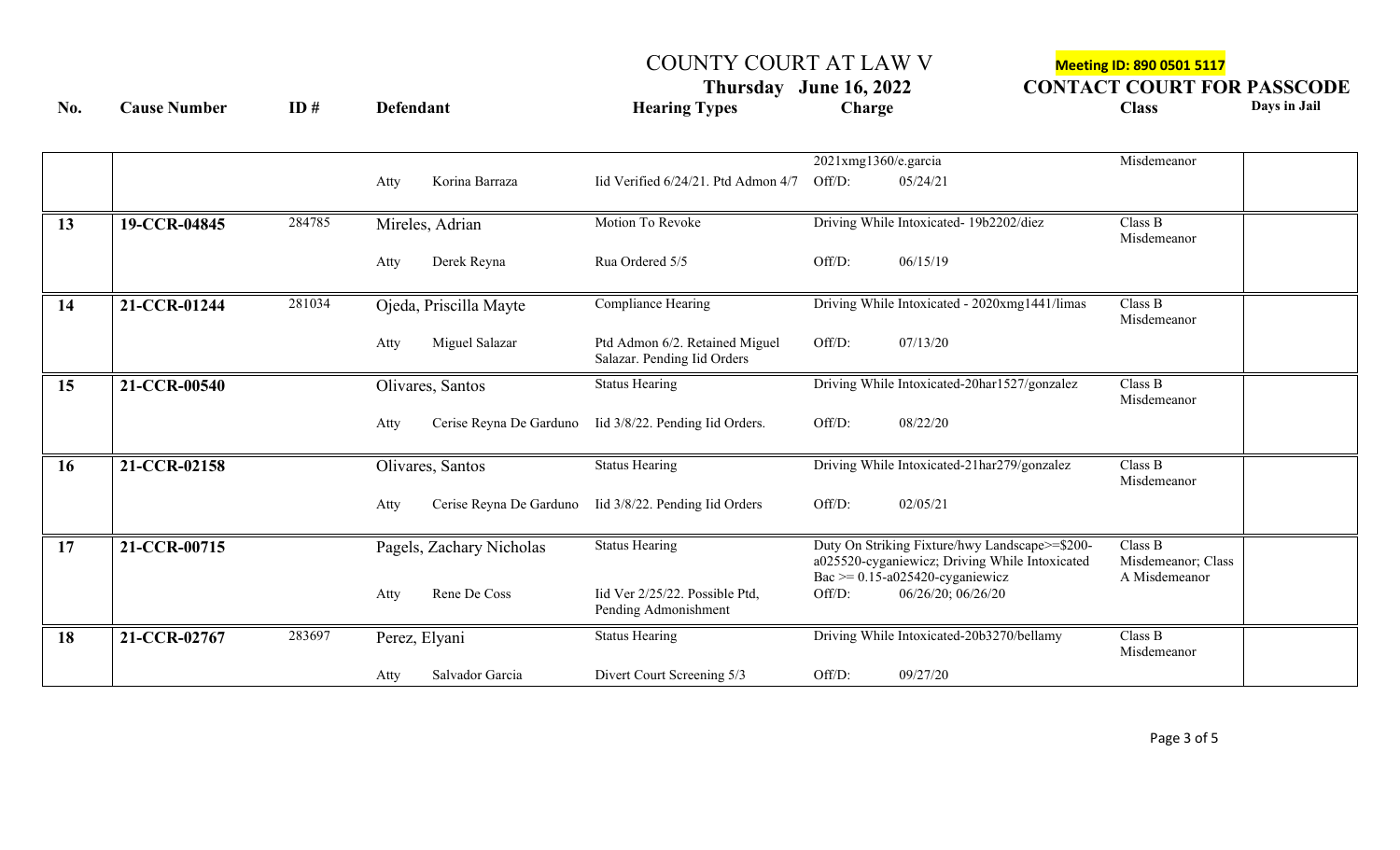COUNTY COURT AT LAW V<br> **Meeting ID: 890 0501 5117**<br> **CONTACT COURT FO. Thursday** June 16, 2022 **CONTACT COURT FOR PASSCODE**<br>Class Days in Jail

**No. Cause Number ID # Defendant Hearing Types Charge Class Days in Jail**

| 19 | 22-CCR-00162 | 283697 | Perez, Elyani                  | <b>Status Hearing</b>                                                      | Driving While Intoxicated Bac $\ge$ = 0.15-<br>21b2401/diez                                                                           | Class A<br>Misdemeanor                                |  |
|----|--------------|--------|--------------------------------|----------------------------------------------------------------------------|---------------------------------------------------------------------------------------------------------------------------------------|-------------------------------------------------------|--|
|    |              |        | Salvador Garcia<br>Atty        |                                                                            | Off/D:<br>07/25/21                                                                                                                    |                                                       |  |
| 20 | 19-CCR-04178 |        | Rodriguez, Emilio              | Motion To Revoke<br>Resist Arrest Search Or Transport-<br>19har1446/guerra |                                                                                                                                       | Class A<br>Misdemeanor                                |  |
|    |              |        | Maria Linda Gonzalez<br>Atty   |                                                                            | Off/D:<br>08/01/19                                                                                                                    |                                                       |  |
| 21 | 21-CCR-00432 |        | Salazar, Eliza                 | <b>Status Hearing</b>                                                      | Accident Involving Damage To Vehicle>=\$200-<br>20har1298/gonzalez; Accident Involving Damage<br>To Vehicle>=\$200-20har1297/gonzalez | Class B<br>Misdemeanor; Class<br><b>B</b> Misdemeanor |  |
|    |              |        | Laura Martinez Barbosa<br>Atty |                                                                            | 07/12/20; 07/12/20<br>Off/D:                                                                                                          |                                                       |  |
| 22 | 21-CCR-00409 | 281023 | Sifuentes, Francisco Roel      | <b>Status Hearing</b>                                                      | Racing On Highway-2020xmg01429-limas;<br>Reckless Driving-2020xmg01430-limas                                                          | Class B<br>Misdemeanor;<br>Misdemeanor<br>Unassigned  |  |
|    |              |        | Derek Reyna<br>Atty            | Ptd Admon Pending                                                          | Off/D:<br>07/10/20; 07/10/20                                                                                                          |                                                       |  |
| 23 | 20-CCR-03503 | 218419 | Torres, Marco Antonio          | <b>Status Hearing</b>                                                      | Poss Marij <2oz-20b0640/diez                                                                                                          | Class B<br>25<br>Misdemeanor                          |  |
|    |              |        | Fred A. Kowalski<br>Atty       | 21dcr1498, 107th, Ind W.child Sex<br>Cont, trial: $5/16$                   | Off/D:<br>02/15/20                                                                                                                    |                                                       |  |
| 24 | 21-CCR-00813 | 281349 | Trevino, Joshua Alexander      | <b>Status Hearing</b>                                                      | Poss Marij < 2oz - 2020xmg2029/garcia                                                                                                 | Class B<br>Misdemeanor                                |  |
|    |              |        | Michael Benton<br>Atty         |                                                                            | Off/D:<br>09/15/20                                                                                                                    |                                                       |  |